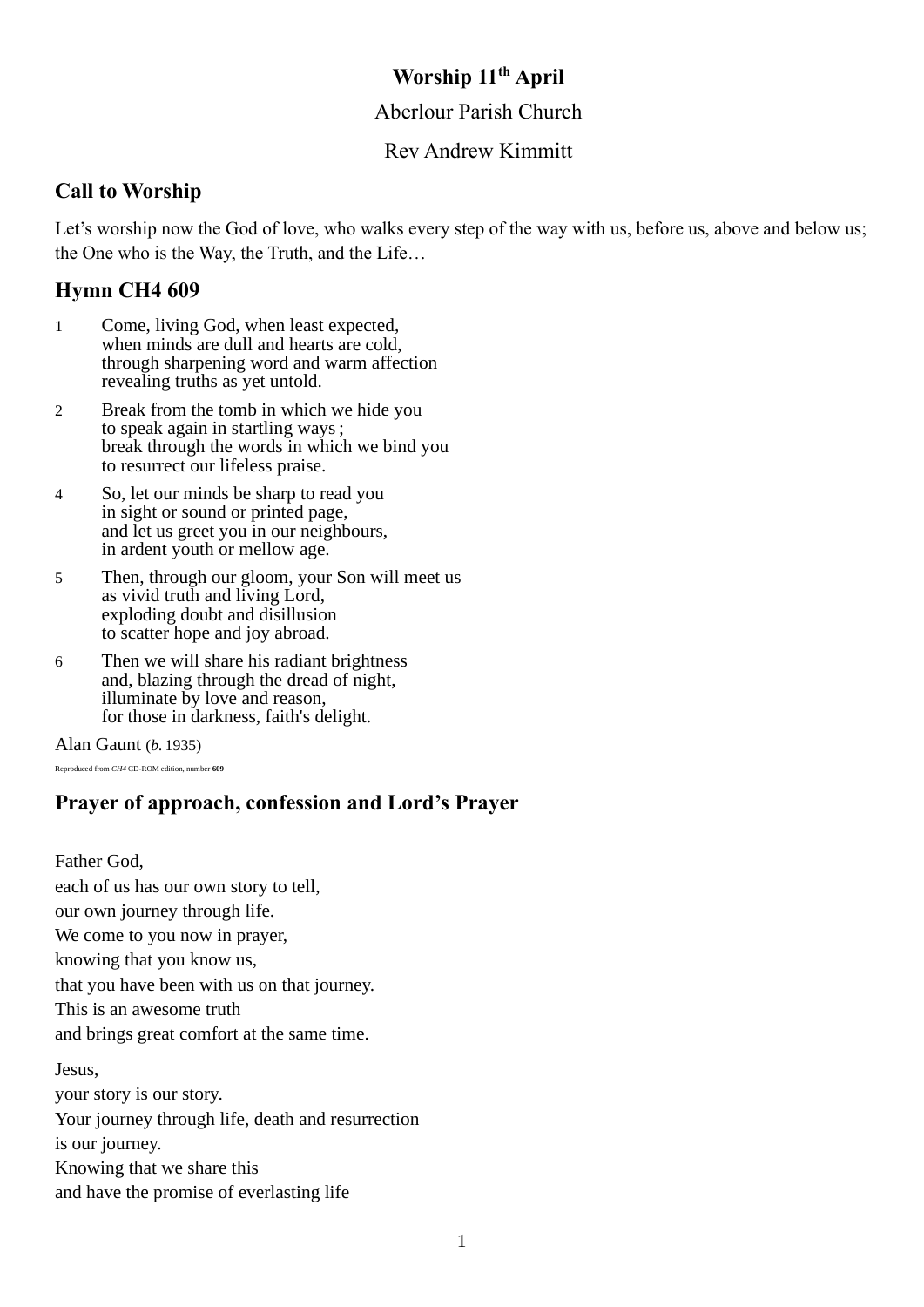is mind boggling and reassuring at the same time.

Holy Spirit, companion on the way, as we journey on through life we have you with us and in us. Knowing that we are never out of your grasp that you never leave us is terrifying and inspiring at the same time. God in Trinity we know that we never get it all right. We wander off from time to time forgetting that you are keeping watch. For those times when we have ignored your presence, tried to run away even, forgive us. For those times when we have forgotten your eternal promise, forgive us. For those times when we have not listened to that small voice within, forgive us. We come today seeking your reassurance and companionship once more, as we pray together the way you taught us saying Our Father who art in heaven, hallowed be thy name, thy kingdom come, thy will be done on earth as it is in heaven. Give us this day our daily bread and forgive us debts as we forgive our debtors and lead us not into temptation

but deliver us from evil,

for thine is the kingdom, the power and the glory forever. Amen.

## **Reading – Luke 24:13-35**

13 Now on that same day two of them were going to a village called Emmaus, about seven miles from Jerusalem, 14 and talking with each other about all these things that had happened. 15 While they were talking and discussing, Jesus himself came near and went with them, 16 but their eyes were kept from recognizing him. 17 And he said to them, "What are you discussing with each other while you walk along?" They stood still, looking sad. 18 Then one of them, whose name was Cleopas, answered him, "Are you the only stranger in Jerusalem who does not know the things that have taken place there in these days?" 19 He asked them, "What things?" They replied, "The things about Jesus of Nazareth, who was a prophet mighty in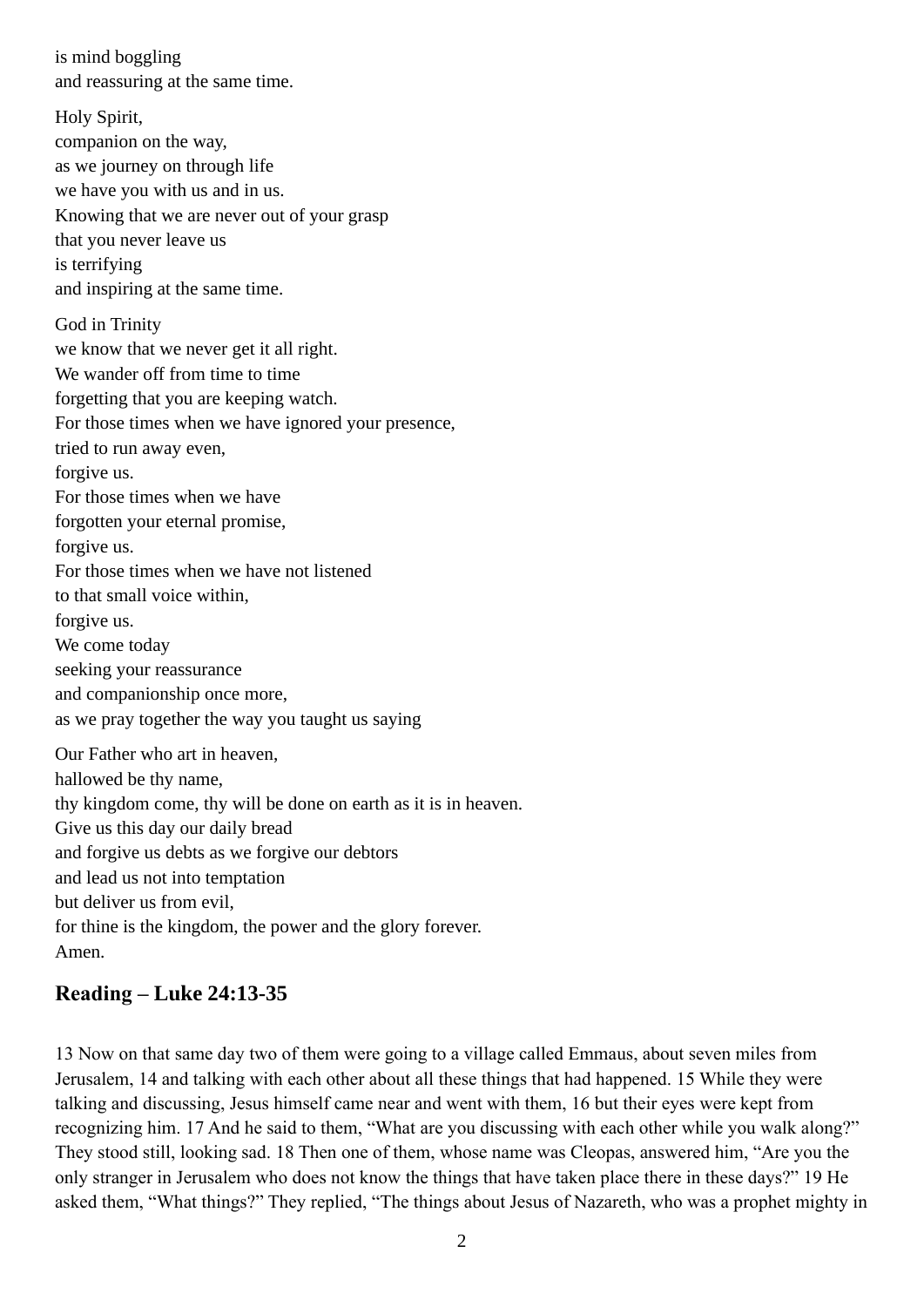deed and word before God and all the people, 20 and how our chief priests and leaders handed him over to be condemned to death and crucified him. 21 But we had hoped that he was the one to redeem Israel. Yes, and besides all this, it is now the third day since these things took place. 22 Moreover, some women of our group astounded us. They were at the tomb early this morning, 23 and when they did not find his body there, they came back and told us that they had indeed seen a vision of angels who said that he was alive. 24 Some of those who were with us went to the tomb and found it just as the women had said; but they did not see him." 25 Then he said to them, "Oh, how foolish you are, and how slow of heart to believe all that the prophets have declared! 26 Was it not necessary that the Messiah should suffer these things and then enter into his glory?" 27 Then beginning with Moses and all the prophets, he interpreted to them the things about himself in all the scriptures.

28 As they came near the village to which they were going, he walked ahead as if he were going on. 29 But they urged him strongly, saying, "Stay with us, because it is almost evening and the day is now nearly over." So he went in to stay with them. 30 When he was at the table with them, he took bread, blessed and broke it, and gave it to them. 31 Then their eyes were opened, and they recognized him; and he vanished from their sight. 32 They said to each other, "Were not our hearts burning within us while he was talking to us on the road, while he was opening the scriptures to us?" 33 That same hour they got up and returned to Jerusalem; and they found the eleven and their companions gathered together. 34 They were saying, "The Lord has risen indeed, and he has appeared to Simon!" 35 Then they told what had happened on the road, and how he had been made known to them in the breaking of the bread.

## **Reflection**

Sometimes it's only in the looking back that we see clearly. Hindsight, they, is 20/20.

That seems to be the experience of these disciples Cleopas and his companion. That they trudge the road from Jerusalem to Emmaus, hearts and faces downcast – only to be accompanied by this stranger who appears to have been hiding under a rock for the last 3 days because he doesn't seem to know what has happened in Jerusalem to Jesus of Nazareth.

Ironically, as it pans out, this stranger pretty much had been hiding under a rock – or at least, lying dead behind a stone sealing his tomb. But it's not until after spending the majority of a 7mile walk with them, their insistence that he stay and eat with them, and then his breaking of bread that they recognise they Jesus they knew and loved.

And as at the moment of recognition, Jesus vanishes again.

There are lots of striking wee details in this passage.

In the bible study earlier this week we noted how easy it is to slip past that this episode takes place *on the same day* as the women going to find the grave empty. And those women didn't actually see Jesus – not in Luke's version. So this Road to Emmaus incident is the first and most extensive post-resurrection appearance of Jesus to anyone in Luke's account.

### And questions too.

How exactly was it that Jesus went through all the Hebrew bible, 'Moses and all the prophets,' to interpret what had happened. There'd be plenty of theologians since who would dearly love to know that! And perhaps most puzzling: why is it that Cleopas and friend don't recognise Jesus? They are not named as members of the 12 disciples, but it seems very clear that they are among Jesus' closest and most devoted wider group of followers. They would know Jesus when they saw him, or heard him – surely? And on a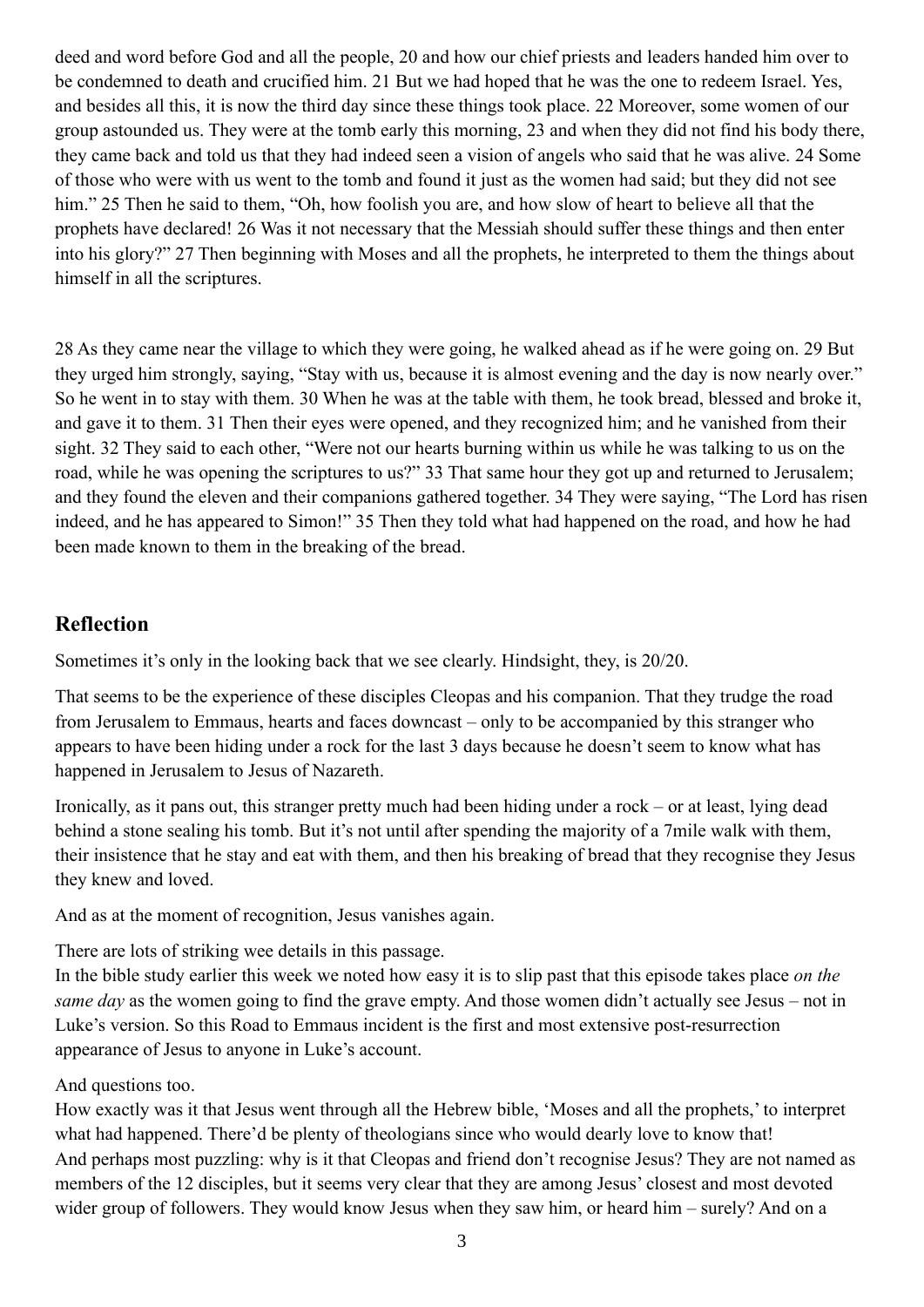deeper level than the logistics of it seeming implausible they wouldn't recognise him, what is the significance of that lack of recognition? And of that moment of recognising?

I wonder if its partly to do with 'having eyes to see.'

On the literal level, psychologists have found that in despair our perception of sight changes: people diagnosed with depression see less contrast and less colour – more grey. And that's not just perception, it's true in a physiological phenomenon too: Harvard neuroscientists compared visual perception between a group of people who lived with depression against those without a diagnosis by attaching sensors to their temples. These sensors detected the strength of electric signals being sent by the eye through the optic nerve – the signals were weaker (meaning less perception from the eye) in those who were living with depression. In a literal sense, our emotional disposition affects what we can and can't perceive.

Now I'm fairly sure that Luke's telling of the story wasn't meant to make the same point as those Harvard scientists – but it is true that sometimes we have eyes to see what others don't, and vice versa. It doesn't seem a stretch to suggest that Luke's point is that Cleopas simply wasn't equipped – at a spiritual level- with the 'eyes to see' the reality of the risen Jesus.

Which, I think is a version of the question that I think this passage asks of us. What do we have eyes to see? Are there truths right in front of us that we don't grasp because we're looking at them with the wrong perspective? Insights so in front of our nose that we miss them because of going about it the wrong way – like trying to watch the TV through binoculars?

Likewise, are there doubts or falsehoods we could let go of if we saw things from a different angle?

Jesus resurrection gives us the lens we need in order to see things clearly.

It gives us the ability to find hope over despair. Just like Cleopas, and the disciples, and the women who beat the men to it, and all the others we'll meet in the coming weeks as news of the resurrection reverberates outwards: people for whom the truth and significant of the risen Jesus changes perspective and insight. We'll meet Stephen who see Jesus in heaven at the right hand of God; we'll look on as Saul is converted on the Damascus Road through the literal experience of blindeness and receiving sight. In each case we'll see how those with reason to despair find hope.

But perhaps most importantly of all we'll see that in each case: God is with people in that transition from despair to hope.

Our reading today is the beginning of a pattern in the New Testament; a pattern of God being *with* those who are struggling to find the lens of hope.

On the Emmaus Road, with Cleopas; and with us along the way of our lives, the risen Christ walks alongside us, with us – in spirit, if not physical presence, - as our companion along the way.

## **Hymn CH4 539**

- 1 I want Jesus to walk with me ; I want Jesus to walk with me ; all along my pilgrim journey, oh, I want Jesus to walk with me.
- 2 In my trials, Lord, walk with me; in my trials, Lord, walk with me ; when my heart is almost breaking, oh, I want Jesus to walk with me.
- 3 When I'm troubled, Lord, walk with me ; when I'm troubled, Lord, walk with me ; when my head is bowed in sorrow, oh, I want Jesus to walk with me.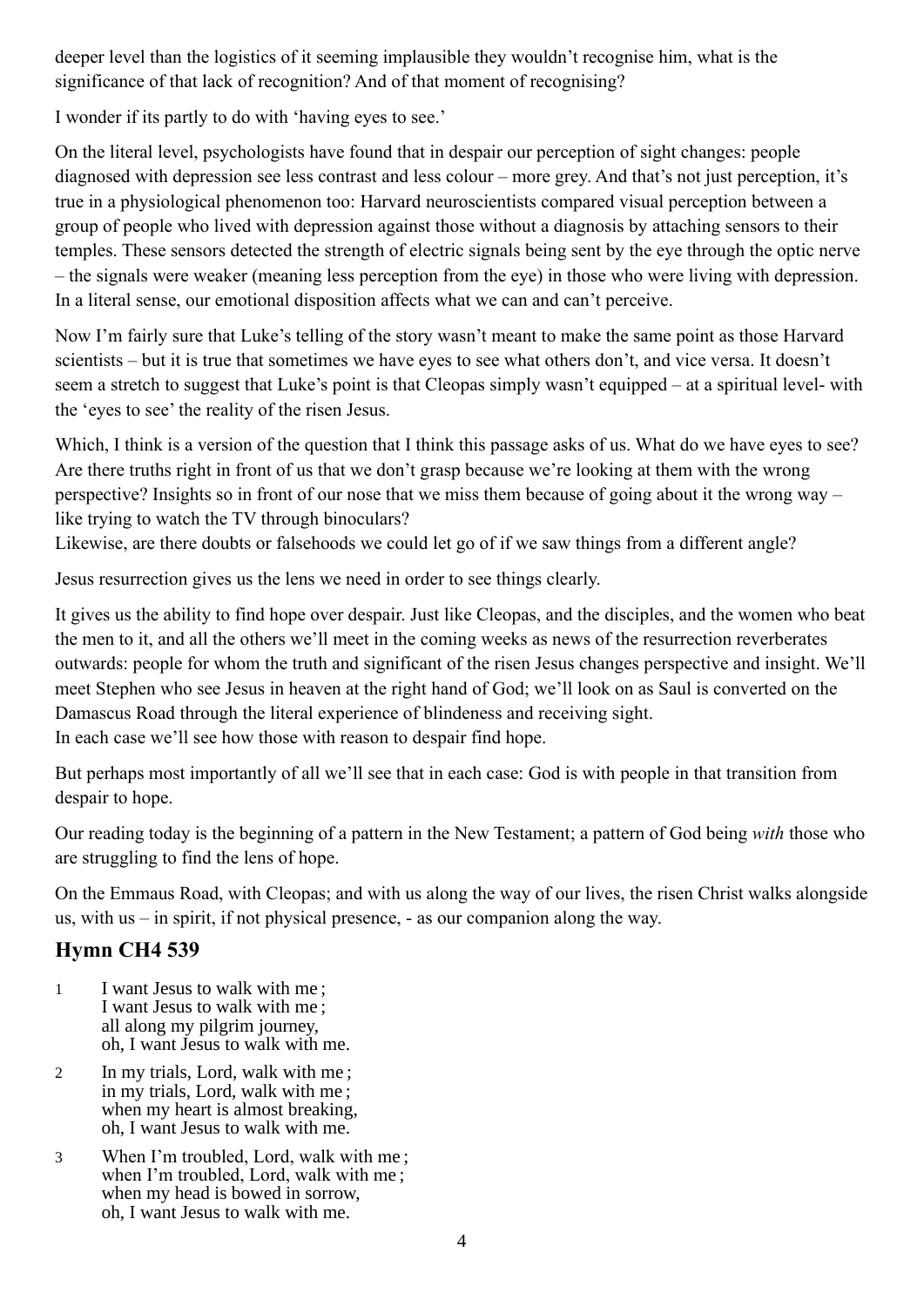# **Prayers for the world**

Lord God, in life we journey with you, we journey with our families and friends and with those we meet day by day. May we be to you and to them good companions.

Help us to put our best foot forward firmly on the path you would have us walk. Help us not to put our feet in our mouths, on to step on anyone along the way. We may not always understand it, but we have other companions to walk with. People we may never meet but that we share this world of yours with. Help us to remember them as we travel along.

Help us to be mindful of the impact we can have on the lives of people elsewhere. In our purchasing, in our using natural resources, in our stewardship of your creation, make our choices good ones.

Choices that do no harm, offer opportunity and love to our world companions.

#### Lord God,

guide those in leadership positions to walk the walk as well as talk the talk. Help them to make wise choices, choices that do no harm, offer opportunity and love to our world companions. As we walk this journey called life we do not walk alone.

And this week especially we pray for those who mourn life ended. All whose hearts are sore today as they mourn the loss of someone they have loved.

We think of those who have lost those whom their love has created, while still in the womb... We think of parents having to bury a child – And of young adults taken too soon; As well as of adults of all ages whose voices we were not ready to let fall silent.